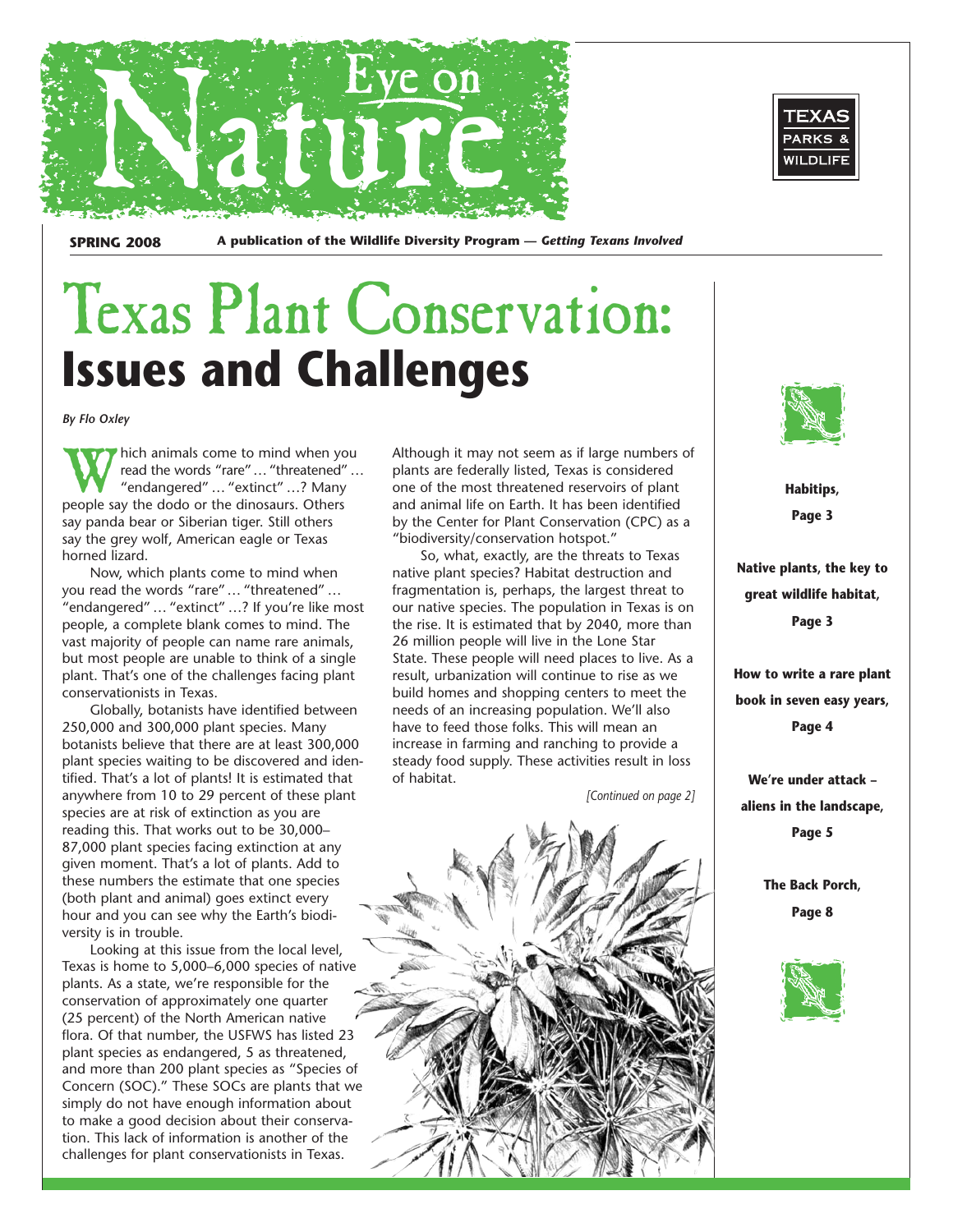Executive Director Carter P. Smith

Editor, *Eye on Nature*  Mark Klym

#### **COMMISSION**

Peter M. Holt, Chairman San Antonio T. Dan Friedkin,Vice-Chairman Houston

Mark E. Bivins Amarillo J. Robert Brown El Paso Ralph H. Duggins Fort Worth Antonio Falcon, M.D. Rio Grande City Karen J. Hixon San Antonio Margaret Martin Boerne John D. Parker Lufkin

Lee M. Bass, Chairman-Emeritus Fort Worth

TEXAS PARKS AND WILDLIFE DEPARTMENT MISSION STATEMENT *"To manage and conser ve the natural and cultural resources of Texas and to provide hunting, fishing and outdoor recreation opportunities for the use and enjoyment of present and future generations."* 

You may view this publication through the TPWD Web site. Please notify us by completing a request form at www.tpwd.state.tx.us/enews/. Once verified, we will notify you by e-mail when a new version of your selected newsletter is posted at www.tpwd.state.tx.us/newsletters/. Your name and address will be removed from the printed version mail distribution list.

#### FOR MORE INFORMATION

All inquiries:Texas Parks and Wildlife Department, 4200 Smith School Rd., Austin,TX 78744, telephone (800) 792-1112 toll free, or (512) 389-4800 or visit our Web site for detailed information about TPWD programs:

#### **www.tpwd.state.tx.us**



© 2008 Texas Parks and Wildlife Department PWD BR W7000-255 (3/08)

In accordance with Texas State Depository Law, this publication is available at the as State Publications Clearinghouse and/or Texas Depository Libraries



TPWD receives federal assistance from the U.S. Fish and Wildlife<br>Service and other federal agencies.TPWD is therefore subject toTitle<br>VI of the Civil Rights Act of 1964, Section 504 of the Rehabilitation<br>Act of 1973,Title

Age Discrimination Act of 1975, Title IX of the Education Amendments of 1972, in addition to state anti-discrimination laws.TPWD will comply ith state and federal laws prohibiting discrimination based on race, color, national origin, age, sex or disability. If you believe that you have been discriminated against in any TPWD program, activity or event, you may contact the U.S. Fish and Wildlife .<br>Tice, Division of Federal Assistance, 4401 N. Fairfax Drive, Mail Stop: MBSP-4020, Arlington,VA 22203, Attention: Civil Rights Coordinator for Public Access.

ADDRESS CHANGES: For address changes, or to be added or removed from our mailing list, please contact mark.klym@tpwd.state.tx.us. We look forward to providing the information you need to understand, appreciate, manage and conserve the natural resources of Texas for the use and enjoyment of present and future generations.

#### *[Texas Plant Conservation, continued from page 1]*

Recreation and overcollection in the wild are two additional threats to our native plant species. People who recreate in the outdoors often destroy habitat unintentionally. They can inadvertently mow down the very plants that we are trying to protect. Overcollection in the wild is quickly becoming a major concern for plant conservationists. Cacti, which are very popular with plant enthusiasts and collectors, are being dug up and sold in nurseries and on the Internet. Entire populations of a particular species can be wiped out in a single day as a result of these activities.

"Plant blindness," a recently discovered phenomenon, also threatens our native plant species. Plant blindness is simply the inability of people to see or notice the plants around them. Plants form a kind of "green noise" that we all tend to overlook. There is an attitude that plants are always there; they've always been there; and, they will always be there. So, why worry?

These are just some of the challenges we face in the conservation of our native plant species. Another challenge is funding for plant conservation. Of all the species listed by the USFWS, both plants and animals, 61 percent are plant species. Only 5 percent of the funding allocated by the federal government is earmarked for plant conservation.

There are success stories to celebrate in Texas. For example, *Frankenia johnstonii*, a federally listed endangered species, has been proposed for delisting. Hard work by Texas Parks and Wildlife botanists revealed that there are many more populations of this species than previously thought. As a result, it is no longer considered endangered.

Texas is a partner in the global conservation initiative called the Millennium Seed Bank Project (MSBP). The MSBP began partnering with plant conservationists around the world in 2000 to collect 10 percent of the world's temperate flora by 2010. The Lady Bird Johnson Wildflower Center became a partner in 2002 and is now collecting seeds of Texas species throughout the state with the help of private landowners, federal agencies and nonprofits such as the Mercer Arboretum and Botanic Gardens in Humble, Texas.

What can you do to help? Begin by educating yourself. There are many ways to accomplish this. Check out the following Web sites:

- http://www.tpwd.state.tx.us/huntwild/wild/species/?c=endangered
- http://plants.usda.gov/threat.html
- http://www.centerforplantconservation.org/NC\_Choice.html
- http://a257.g.akamaitech.net/7/257/2422/09nov20051500/ edocket.access.gpo.gov/cfr\_2005/octqtr/pdf/50cfr17.12.pdf
- http://www.nps.gov/plants/

Take a class, attend a lecture or sign up for a conference/symposium on plant conservation. The Texas Plant Conservation Conference is an annual meeting that focuses on Texas' rare plants. This year it is scheduled for September 16–20 and will be held in Corpus Christi.

Don't be afraid to ask questions. Plant conservation botanists are among the most generous people in the world. We love to talk about our "babies" and the work we are doing.

If you see an endangered plant being sold in a nursery, ask the manager where they got it. Did they collect it from the wild? Grow it from seed? If they are unwilling to answer your questions, leave and don't go back.

Get involved. Participate in meetings where endangered issues are discussed. Join an organization that works with endangered species issues. There are great ones, including:

- Lady Bird Johnson Wildflower Center, www.wildflower.org
- Native Plant Society of Texas, http://www.npsot.org/
- Center for Plant Conservation, http://www.centerforplantconservation.org/
- Plant Conservation Alliance, http://www.nps.gov/plants/

Look at the Federal Register, located at http://www.gpoaccess.gov/fr/index.html, and make comments on proposals relating to endangered species.

**If we all work together and do a little bit each time, we can make a huge difference for the conservation of our irreplaceable natural heritage.** 

**Flo is Director of Plant Conservation and Education at Lady Bird Johnson Wildflower Center in Austin.** 

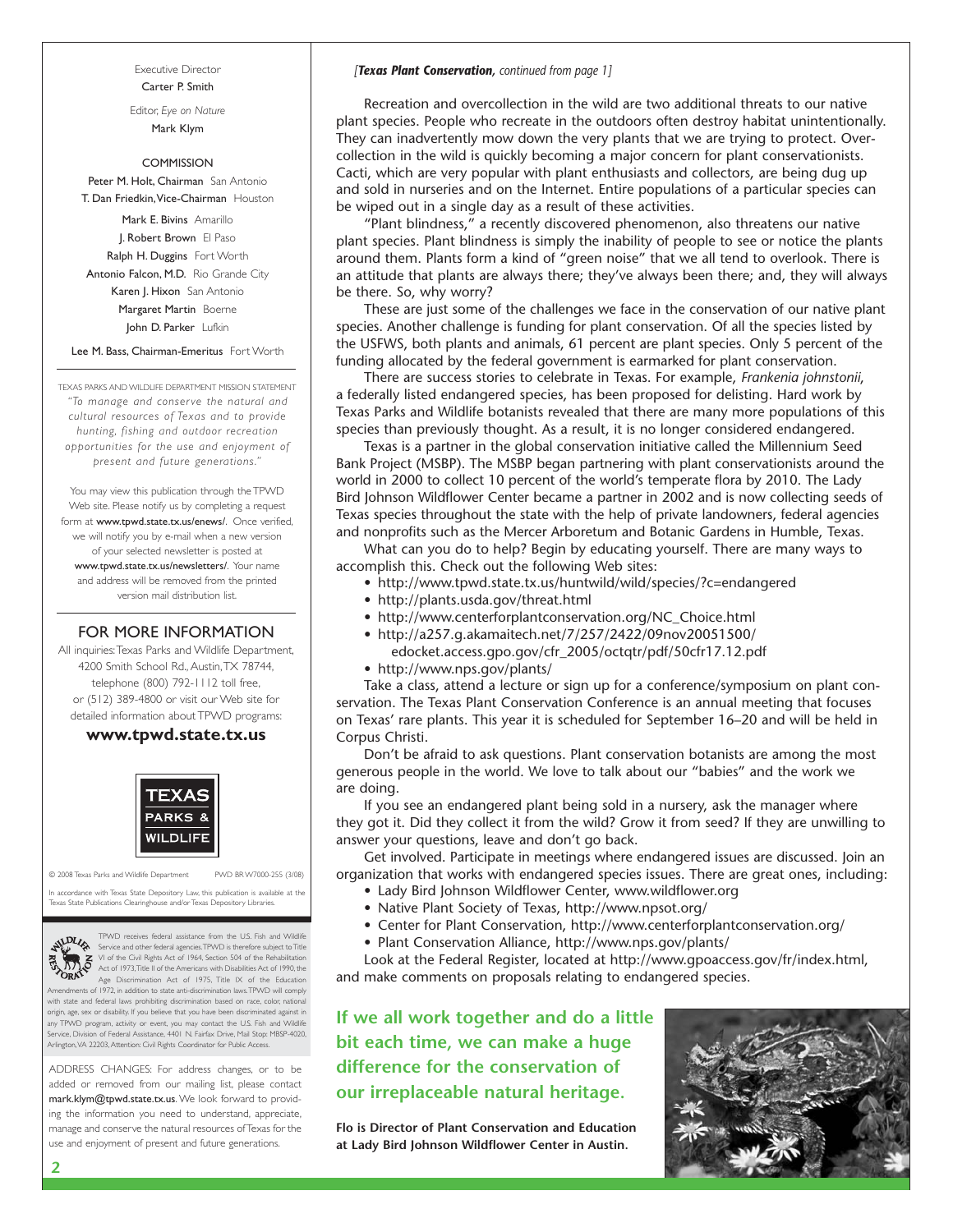Habitips will become a regular insert in the *Eye on Nature* newsletter.<br>It features simple things you can do on your land to enhance wildlife value.

| <b>April</b>                                                                                                                                                                                                                                                                                                                                                                                                                                                                                                                                                                                                                                                     | <b>May</b>                                                                                                                                                                                                                                                                                                                                                                                                                                                                                                                                                                                                                                                                                                                                                                                                                                                                                   | June                                                                                                                                                                                                                                                                                                                                                                                                                                                                                                                                                                                                                                                                                                                        | July                                                                                                                                                                                                                                                                                                                                                                                                                                                                                                                                                                                                                                                        |
|------------------------------------------------------------------------------------------------------------------------------------------------------------------------------------------------------------------------------------------------------------------------------------------------------------------------------------------------------------------------------------------------------------------------------------------------------------------------------------------------------------------------------------------------------------------------------------------------------------------------------------------------------------------|----------------------------------------------------------------------------------------------------------------------------------------------------------------------------------------------------------------------------------------------------------------------------------------------------------------------------------------------------------------------------------------------------------------------------------------------------------------------------------------------------------------------------------------------------------------------------------------------------------------------------------------------------------------------------------------------------------------------------------------------------------------------------------------------------------------------------------------------------------------------------------------------|-----------------------------------------------------------------------------------------------------------------------------------------------------------------------------------------------------------------------------------------------------------------------------------------------------------------------------------------------------------------------------------------------------------------------------------------------------------------------------------------------------------------------------------------------------------------------------------------------------------------------------------------------------------------------------------------------------------------------------|-------------------------------------------------------------------------------------------------------------------------------------------------------------------------------------------------------------------------------------------------------------------------------------------------------------------------------------------------------------------------------------------------------------------------------------------------------------------------------------------------------------------------------------------------------------------------------------------------------------------------------------------------------------|
| Monitor grazing program<br>to provide nesting cover<br>and plant diversity.<br>Continue controlling feral<br>hogs through hunting or<br>trapping.<br>Clean and store prescribed<br>h.<br>burning equipment.<br>Develop a checklist of<br>$\Box$<br>birds you see in various<br>habitats.<br>Clean your hummingbird<br>L.<br>feeders every three to four<br>days.<br>Continue to trap brown-<br>headed cowbirds.<br>Protection of roost sites is<br>essential in areas with lim-<br>ited numbers of large roost<br>trees. Turkeys like a lot of<br>open space adjacent to<br>roost sites for.<br>March, April and May are<br>prime wildflower blooming<br>months. | Leave some unharvested<br>winter crops next to edges<br>of field.<br>Monitor grazing program<br>n.<br>to provide nesting cover<br>and plant diversity.<br>Prepare ground and plant<br>n a<br>summer food plots.<br>Clean your hummingbird<br>feeders every three to<br>four days.<br>Monitor wildlife food plots.<br>High-protein foods in May<br>and June are critical to<br>good antler growth.<br>Continue controlling feral<br>hogs through hunting or<br>trapping.<br>Cowbird trapping season<br>ш<br>ends May 31. Report all<br>trapping data to TPWD.<br>After dispersal of wintering<br>flocks, juniper and mid-<br>story hardwoods should be<br>thinned adjacent to roost<br>sites when they become<br>too dense to provide for<br>open space from the<br>ground to tree branches<br>where turkeys roost.<br>Begin fire ant control as<br>daytime temperatures<br>reach 85 degrees. | Monitor grazing program<br>to provide nesting cover<br>and plant diversity.<br>Continue to control feral<br>I.<br>hogs through hunting or<br>trapping.<br>Leave some unharvested<br>n a<br>winter crops next to edges<br>of field.<br>Before mowing, walk<br>L.<br>through hay meadows in<br>order to reduce wildlife<br>mortality, and consider<br>leaving unmowed strips.<br>Do not mow wildflowers<br>n a<br>until the seedpods have<br>matured. Mowing at the<br>proper time will ensure<br>reseeding for a good crop<br>for following years.<br>Make sure summer<br>$\sim$<br>wildlife water sources are<br>operable.<br>Clean your hummingbird<br>$\mathcal{C}^{\mathcal{A}}$<br>feeders every three to four<br>days. | Monitor/fluctuate water<br>levels in wetland areas.<br>Monitor grazing program<br><b>College</b><br>to provide nesting cover<br>and plant diversity.<br>Continue to control feral<br>hogs through hunting or<br>trapping.<br>Provide supplemental<br>И.<br>water for wildlife as<br>necessary.<br>Complete wetland dike<br>repairs as needed.<br>Defer grazing in some<br>pastures to ensure ade-<br>quate nesting cover for<br>ground-nesting birds<br>next spring.<br>Start planning for fall<br>n a<br>youth hunts to assist in<br>reaching wildlife manage-<br>ment population goals.<br>Clean your hummingbird<br>feeders every three to<br>four days. |

*Northern Mockingbird* 

# Native Plants, **the key to great w**

#### *By Steve Nelle*

Texans have many reasons to brag.<br>
One of the things Texas can boast<br>
about is our tremendous bounty<br>
of native plants These trees shrubs One of the things Texas can boast about is our tremendous bounty of native plants. These trees, shrubs, vines, wildflowers, forbs, grasses, sedges and cacti provide habitat for an amazing array of wildlife species. This rich abundance of wildlife is absolutely dependent on native plants for their survival and well being.

Think about any particular species of wildlife, and begin to consider how many different native plants play a role in their life cycle. Take, for example,

mockingbirds. First, they need a place to build their nest and conceal it from predators. Trees, shrubs or thickets are used for nest concealment and protection from the elements. The nest itself may be composed of twigs from various bushes as well as the leaf and stem of grasses, catkin tree flowers, fine roots and other plant fiber.

After the young babies are hatched, the parents must find a continuous source of insects to feed the young. These may include grasshoppers, caterpillars, crickets, ants, bees, termites and

beetles, to name a few. Each of these insects in turn needs a whole host of different plants for its own life requisites.

Mockingbirds also eat berries from a host of native plants. These may include hackberry, bumelia, algerita, pokeberry, Virginia creeper, Carolina snailseed, dewberry, mulberry, hawthorn, possumhaw, elbowbush, elderberry or greenbriar. The mockingbird then helps disseminate the seed of these plants by expelling the seed after the soft part of the berry has been digested.

*[Continued on page 5]*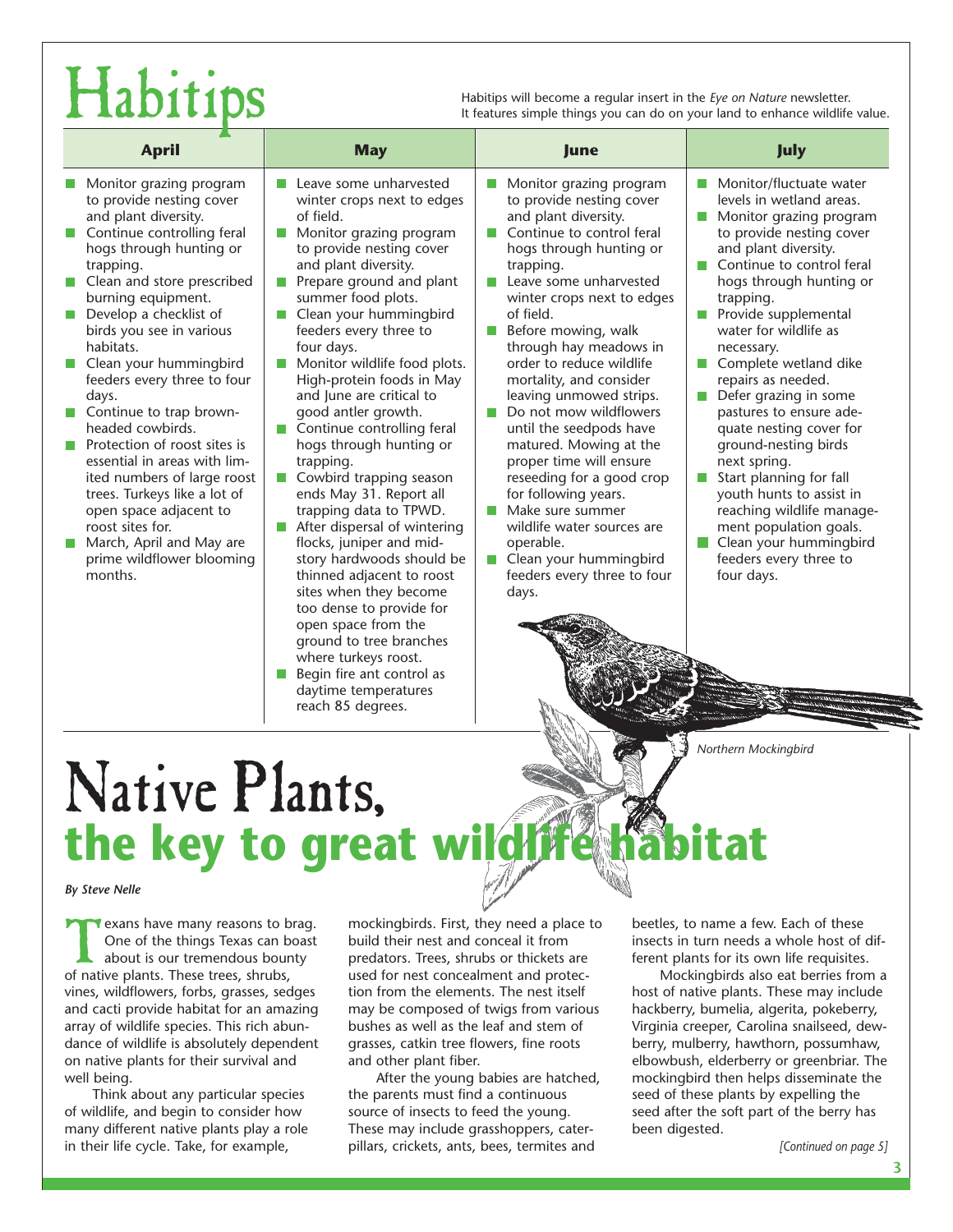### **How to write a**  Rare Plant Book **in seven easy years**

*By Jackie Poole* 

In 2000 when Pat Morton, then head<br>of education and outreach for the<br>Wildlife Diversity Program, approached<br>me about publishing a book on the rare n 2000 when Pat Morton, then head of education and outreach for the Wildlife Diversity Program, approached plants of Texas, I was excited. Years before, David Riskind and I had written a rare plant identification guide for about 45 species, so how hard could it be to add another 200? Using Poole and Riskind's 1987 *Endangered, Threatened, or Protected Native Plants of Texas* and Bill Carr's abstracts for most of the rare plants in Texas as a starting point, I enlisted Bill and my two botanical coworkers, Jason Singhurst and Dana Price. After a few meetings we had a target list of species and a division of duties. All of us would work on various introductory chapters and species updates, Dana would gather photos and illustrations, Jason would produce maps, Bill would add descriptions and updates to his original work, and I would crack the whip along with helping with everything else, thus violating one of the first rules of project management (never work on the project that you are managing). We also determined that there were quite a few species with no photographs or illustrations. With grant money from the U.S. Fish and Wildlife Service, we hired Linny Heagy to produce the exacting and exquisite illustrations that we required. When Linny asked where she could find live rare plants, we just laughed, as most had not been seen in decades. She quickly adapted to using the few dried, flattened, brittle specimens that were available, making them come to life.

We were moving along, taking photographs, reviewing Linny's illustrations, and updating the species abstracts, when we hit our first speed bump. The press that we had hoped would be our publisher was not interested. The project went into a stall. Then one day, Shannon Davies of Texas A&M Press came by our office to discuss possibilities for their Nature Guide series, and she liked our book. We were back in business, and with an editor and publisher.

We went into high gear to get a rough draft finished for preliminary review. In retrospect, the draft made burlap seem like silk, but the reviewers liked it enough to recommend that the press publish it. By now it was spring 2004, and I hoped that we could get a final draft to the press by the end of the year. I suppose that I was getting a little aggravated with the project, with continually updating information and adding more species. Somewhere it had to stop.

Of course we didn't make the 2004 deadline but I was determined that we would finish in 2005. Early in 2005 I hired Emily Lott, a rare combination of botanist and librarian, to compile the glossary of almost 1,000 entries and the references with approximately 1,500 sources, so large that the computer refused to spell-check it. We hit our second speed bump in summer 2005 when we were told that many of our digital images were not high-resolution enough. We scrambled to find additional photographs that we could use. Throughout 2005 we all worked overtime to complete the book. Jason produced the maps for almost every species (a few do not have precise locations), and Dana spent long hours acquiring permissions from hundreds of photographers, artists and other publishers. Bill wrote an incredibly detailed chapter on the natural regions of Texas with an emphasis on the rare species in each. And I continued to crack the whip.

On the evening of December 21, the writing was finished, and I spent the next day making electronic and paper copies of the almost 1,000-page volume. Just before noon on the 23rd, I handed it all to Shannon. And after that, I felt empty.

The New Year brought a myriad of questions from new editors at the press. The copy edits were delivered in the spring, the peak of any botanist's field season. But we managed to find hours and days between, and sometimes during, field trips to address the numerous



by Jackie M. Poole, William R. Carr, DANA M. PRICE & JASON R. SINGHURST

AM nature guides

*Rare Plants of Texas* is highly recommended for anyone concerned with preserving the ecosystems of Texas and the Southwest.

> 656 pp. • 247 color photos 234 color maps • 215 drawings \$35

**www.tamu.edu/upress** 

questions and changes. Then came the calm before the storm, and in the spring field season of 2006, the galley proofs arrived. While they looked beautiful, photographs and illustrations had been cut to provide room for text. We spent another better part of a spring field season deleting words, lines and entire paragraphs to be able to add in the allimportant photographs and line drawings. After the galley proofs were returned, we waited anxiously.

Shortly before Christmas 2007, we received advance copies. The book was beautiful, if a tad heavy. The black cover with Joe Liggio's photograph of a brilliant orange orchid was striking. The 25 advance copies that we had for our first book signing at the Wildflower Center were gone within an hour. In mid-January the rest of the copies were loaded off the boat and made it through customs. Books are being shipped to customers and book stores. And all that's left for us is the signing and to start keeping track of errors and updates for the next version of the book, when I hope that someone else will be cracking the whip.

**Jackie is a botanist with Texas Parks and Wildlife Department's Wildlife Diversity Program in Austin.**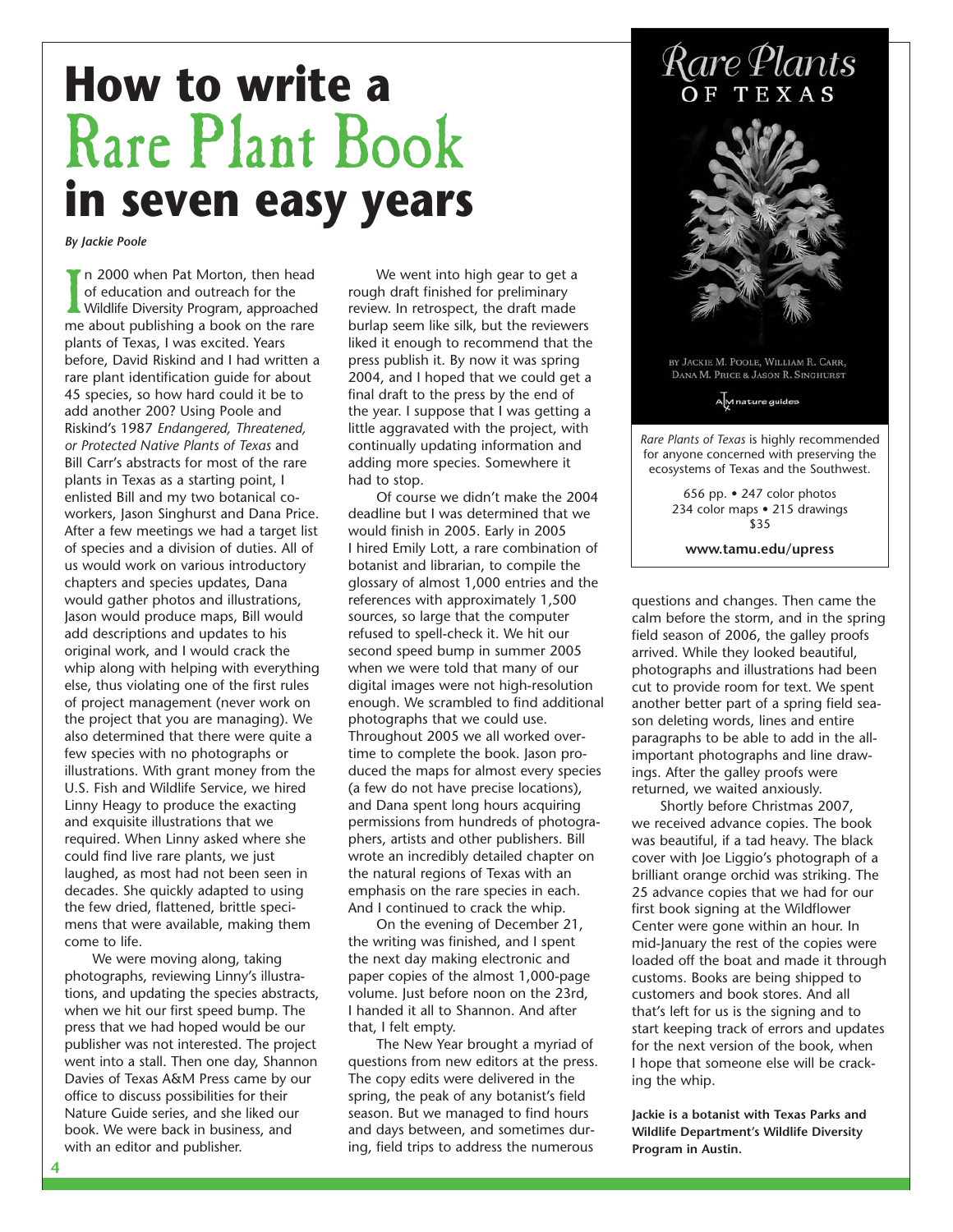## **We're under attack –**  Aliens in the Landscape

#### *By Clyde McKinney*

**Veryone is familiar with big-name alien invasives we fear or detest: fire ants,** house sparrows, feral hogs, West Nile Virus, piranhas and Africanized honey bees, to name a few. However, some species of invasive plants may not be as high-profile but are equally menacing.

To understand what an invasive is, it is helpful first to understand just what its antithesis, a native plant, is. Many definitions exist. A simple one is that a native is a plant that was here when the Europeans first arrived. That definition falls a little short, however, because the Native Americans brought in seeds from other areas. Native plants are important because they are properly prepared for and adapted to the conditions in their home. They have learned to withstand the extremes of climate and rainfall specific to that area, thus assuring their continued existence. A native plant lives in harmony with its environment and knows how to survive without causing harm to that environment. Native wildlife is dependent on native plants for food, habitat and its very existence.

What native plants are not prepared for is invasives. So, what exactly is an invasive? An invasive must meet three criteria. First, it must be an introduced plant, an alien, *something that's not from around here*. An invasive can come not only from a foreign country, but also from another state or even another region of our own state. An introduced plant is one that is not native and has been relocated in some way, usually by man. A large percentage of introduced plants are well behaved, fit nicely in our landscapes, and bring great joy to many people, but some are invasive. Second, an invasive must be aggressive, a bully. It out-competes the natives; it *tends to take over*. Third, to be an invasive it must *cause harm —* to people, to wildlife (including native plants), or to our pocketbooks (economic damage).

Many birds, butterflies and other wildlife depend on insects that feed only on certain native plants. In a sense, natives act as sacrificial plants to sustain the food chain.

Many invasives are not sacrificial and offer very little to the food chain or act as a block to it. Usually what sets them apart is that they aggressively take over areas. Remember, to be an "invasive" it must cause harm. Economic harm is one type, and harm to native species is another type. Invasives out-compete our native plants. They tend to form monocultures that decrease plant diversity. What happens to our native plants when they are overrun by kudzu or Japanese honeysuckle or English ivy? They disappear. What happens to the wildlife that depend on the food produced by the native plants? The result is a reduction in native plants and a reduction in the native wildlife population.

Unlike fire ants, invasive plants are not an obvious problem because they don't attack or sting people, so we often ignore its other deleterious effects. Consider kudzu: an introduction that spreads incredibly fast, causes economic damage, and crowds out natives in areas where it grows. It is creeping into the warmer, wetter regions of Texas. Beyond that species, what else is there? In Southwest Texas, salt cedar was introduced to control erosion. It soon spread to areas along rivers such as the Pecos, and because of its incredible ability to suck up water, **Common Water Hyacinth** *Common Water Hyacinth* actually dried up the river itself. Years of expensive eradication measures have been successful in restoring some of the flow to the Pecos, but the river sustained a great deal of permanent damage.

Hundreds of other plants were imported to feed cattle, control erosion, and to fulfill dozens of other worthy needs. Most of them proved harmless, but a few turned into

*[Continued on page 6]* 

#### *[Native Plants, continued from page 3]*

Of course, everyone knows the mockingbird ego; they find the most prominent place possible to perch and sing. Dead trees (called snags), or tall trees with dead limbs provide their favorite perching locations. It would be easy to enumerate over 100 different native plant species that play a role in the life of a single mockingbird.

If this exercise is repeated for each of the bird, mammal, reptile and amphibian species in Texas, it is clear that our diversity of native plant life is essential in maintaining healthy wildlife populations.

The Texas naturalist need not be overwhelmed by this complexity of native plants. Any given tract of land normally has 200 or fewer plant species. Of that number, only about 50 will usually be the more common and important plants. Internet resources, books and local plant experts are all good ways to begin to learn the plants of your area.

And since 95 percent of Texas lands are privately owned, it is clear that stewardship and conservation by landowners is the key to maintaining this rich heritage of plants and animals. Most Texas farmers and ranchers understand their role as caretakers of Texas plant life and wildlife, and take that role seriously. In addition to growing our food supply, and conserving soil and water, Texas landowners manage their land to maintain or restore native plants and wildlife habitat.

> **Steve is a wildlife biologist with the Natural Resource Conservation Service out of San Angelo.**

Invasive plant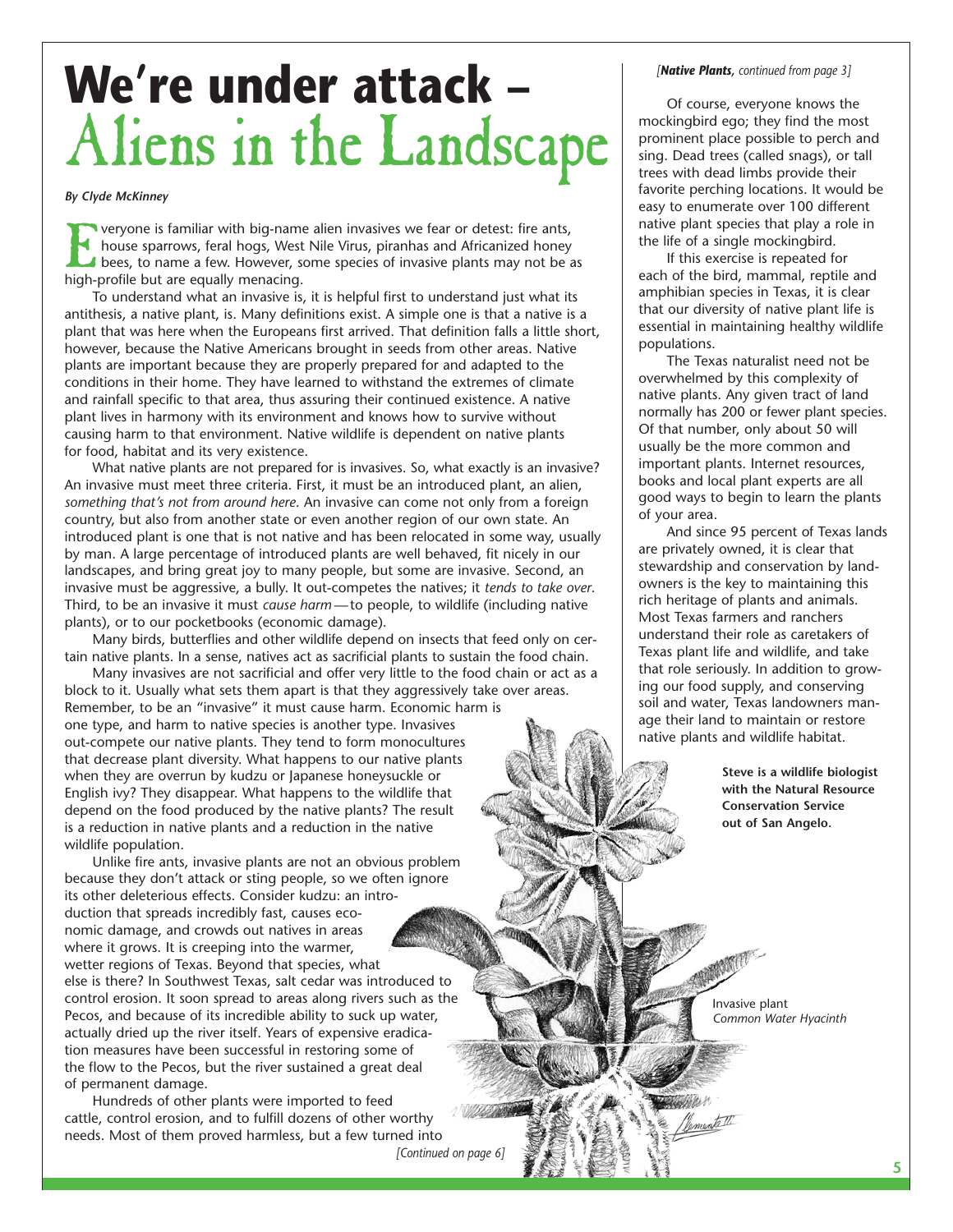#### *[We're Under Attack, continued from page 5]*

invasives when introduced into Texas. Giant reed (*arundo donax*) was brought in by the highway department to control erosion in ditches along highways. Today, large clumps exist along roads in the eastern half of Texas looking like 20-foot tall corn with a plume on top. In some areas, giant reed runs along the road for a mile or more. Aquarium or pond plants like hydrilla, giant salvinia and common water hyacinth were dumped in storm sewers and streams or carried by a boat coming from an infested lake, and, they now clog Texas lakes, inhibiting recreational use and fishing. Many introductions did not even prove useful for the intended purpose, yet Texas is stuck with them forever. Plants like bahiagrass, johhsongrass and King Ranch bluestem come to mind. Others, like costal Bermuda, while very useful for cattle, escaped and spread everywhere forming monocultures that displaced the bluestems, switch grass and other natives. Its turf grass cousin, Bermudagrass, grew right out of your yard and displaced native plants along roadways.

Many invasives, in fact, are very attractive to look at and are highly prized in our landscapes by well-meaning, uninformed people or by people who are informed yet couldn't care less what damage they cause. Invasives may actually be easier to grow than some natives for the very reason they are invasive; they don't have any natural enemies in the area. That's why ornamental invasives are used— plants like Japanese honeysuckle, nandina, mimosa tree, Chinese privet, golden bamboo, Chinese tallow tree, chinaberry, Chinese wisteria

and English ivy. They began as easy-togrow yard plants but soon escaped to the woods and became a serious problem, forming monocultures, displacing natives and reducing diversity.

Why should we care? Harm, that's why: the effect on native wildlife that depend on native plants for food; the economic damage to crops, lakes, rivers and streams; the ecological damage (salt cedar). It's funny how things work out. Take an early settler in Texas who comes from another country and acquires alien cattle to feed himself. Then he finds that native grasses soon disappear when heavily grazed by alien cattle (our native buffalo knew how to co-exist in harmony with native vegetation) so he imports grasses from all over the world to feed the alien cattle. From there, it spirals out of control.

#### **What can we do?**

Don't plant invasives. Don't spread seeds of invasives. Inspect your clothes and shoes for seeds when leaving an area containing invasives. Power-wash your boat anytime you enter another lake. Check the state invasives list before you buy plants. Tell your nursery that they are selling invasives and should stop the practice. Eradicate invasives where possible, or closely watch them if you just can't part with them. Plant natives and support wildlife. Perhaps you can offset the harm caused by your neighbor who insists on planting invasives "because they do so well."

Become trained as a citizen scientist in the Lady Bird Johnson Wildflower Center's "Invaders of Texas" program and report sightings of invasives along roadsides, in parks and on your own property.

Get educated about the impact of invasives and the benefits of using native plants. Read Matt White's *Prairie Time, a Blackland Portrait* if you live near the Blackland Prairie or Post Oak Savanna areas. Read Sally Wasowski's *Requiem for a Lawnmower*, especially if you live in the city or have a lawn. Read Jeffrey Greene's *Water from Stone* if you are interested in the Texas Hill Country. Though a little more technical, try a new book titled *Rare Plants of Texas: A Field Guide* by Poole, Carr, Price and Singhurst. Learn how to use Texas native plants in your landscape by reading books on the subject by Wasowski and others. Visit the "Invaders of Texas" Web site: **www.texasinvasives.org**  to find information on the citizen scientist program and for invasive plant lists and other good information on invasives. Join the Native Plant Society of Texas (**www.npsot.org**) to learn more about native plants. Become a Texas Master Naturalist (**http://masternaturalist.tamu.edu/**) to learn more about all things natural and how making any change to the environment causes something else to change. Read the Spring 2006 issue of *Eye on Nature* for a short list of plants that make good substitutes for invasive plants and more information on using invasive plants in the garden.

**Clyde McKinney is retired from commercial real estate in the Metroplex and now resides at Lake Lydia near Quitman. He is a Texas Master Naturalist, a Texas Master Gardener, a member of the Tyler Chapter of The Native Plant Society of Texas and the Tyler Audubon Society, and a citizen scientist with the Invaders of Texas program.** 

### **We Value Your Comments**

As part of the change in format for *Eye on Nature* and *Make Tracts for Wildlife* newsletters, which have now merged, we would like your feedback on what type of articles, what topics and subjects you would like to see included in future editions. Please visit **www.tpwd.state.tx.us/eonsurvey** 

#### **We Are Online**

*Eye on Nature* is available as an e-newsletter which offers more detail and some unique extras.

**www.tpwd.state.tx.us/ eyeonnature** 





Help protect native non-game species like the Horned Lizard with the purchase of the Horned Lizard license plate. The cost is just \$30, with \$22 going directly to benefit the conservation of wildlife diversity in Texas.

Order online today and get your plate in just two weeks! www.conservation-plate.org/nature

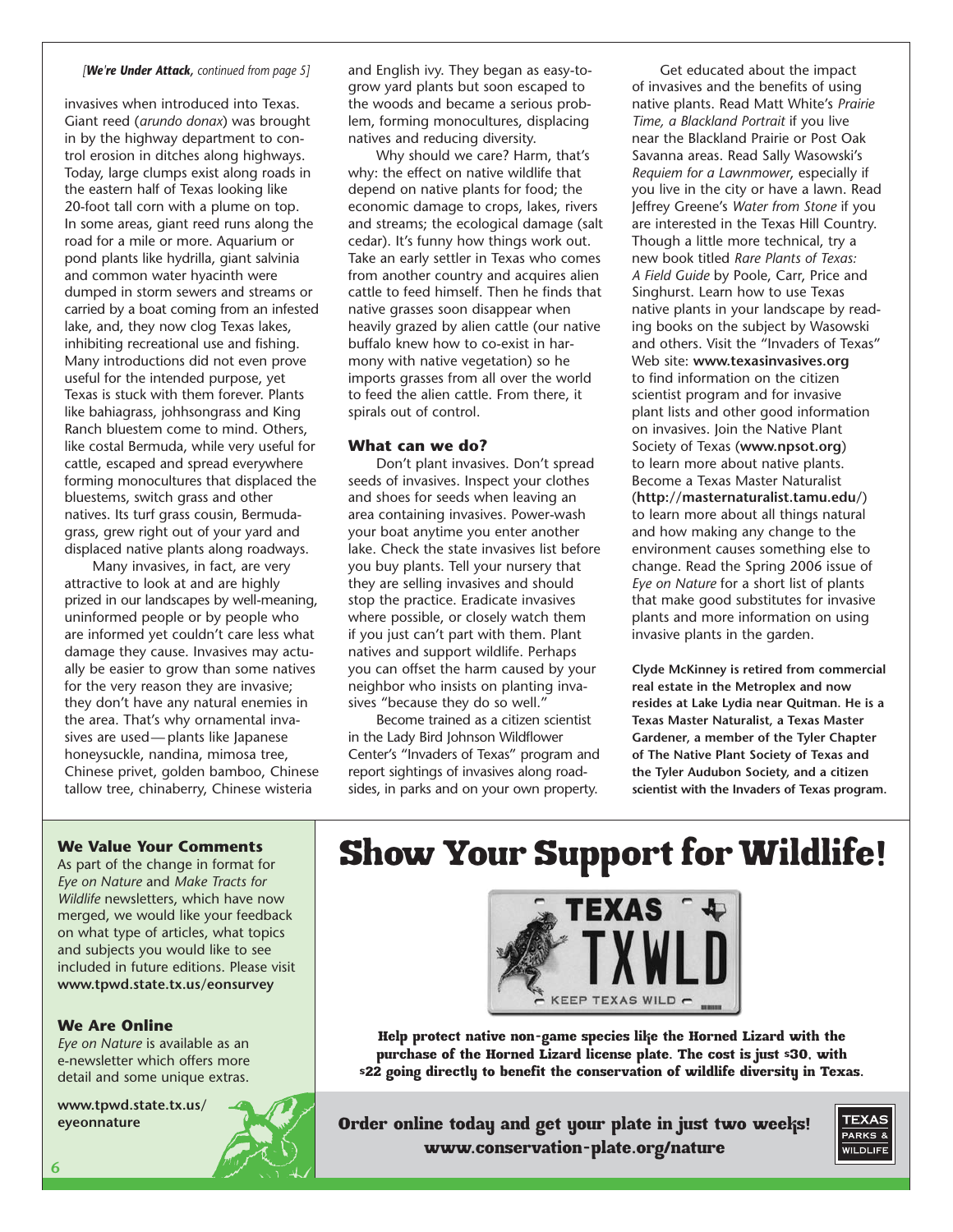#### *[The Back Porch, continued from back page]*

self-motivated employees focused on getting people interested in wildlife management. Each developed a unique style of working with landowners to "sell" quality habitat management by addressing the landowner's primary interests, in most cases, game management.

During the period 1988 through 1991, five additional technical guidance biologists were hired. In 1992, Wildlife Division managers made the decision to assign the responsibility of providing assistance to landowners to all field biologists as part of their jobs. The acreage managed under written wildlife management plans and recommendations more than doubled from 1992 to 1994 (2.5 to over 5 million).

The importance of working with private landowners to accomplish the agency's mission of wildlife conservation was clearly recognized with the creation of the Private Lands Advisory Board (PLAB) in 1993. The PLAB was created to advise the department and Commission on matters of importance to private landowners. Consisting of private landowners appointed by the Chairman of the Commission, it serves as a sounding board for private lands issues of concern to TPWD. Members are asked to examine issues and prepare responses on specific charges given to them by the Commission Chairman.

The mid-1990s was a particularly challenging period for wildlife conservation in Texas, particularly with regard to endangered species issues. Many landowners expressed mistrust of the government in general and lack of support for rare species conservation in particular. A new approach to private lands conservation was needed. Discussion began to center around the concept of providing incentives for private landowners to manage habitat benefiting rare species, and removing disincentives inherent in the laws and policies of that time.

In 1997, TPWD piloted the first Landowner Incentive Program with financial support from the U.S. Fish and Wildlife Service (USFWS). The program was designed to reverse the top-down regulatory approach to rare species conservation and replace it with a voluntary program that provides financial and technical assistance to landowners to help achieve their overall conservation goals for the land, including habitat-based work benefiting rare species. For many landowners, this voluntary, incentive-based approach was all that was needed to encourage participation in the conservation of rare species on their land. In 2002, LIP became a national program administered by the USFWS.

As a result of the endangered species controversies of the mid-1990s, Section 12.0251 was added to the Parks and Wildlife Code in 1995. This statute mandated that information and species data used to develop a wildlife management plan for private landowners was confidential and could not be released without the written permission of the landowner. It provided the assurance many landowners needed to feel comfortable requesting technical assistance and inviting TPWD biologists on their land.

Another key law (H.B. 1358), passed in 1995, implemented a constitutional change by amending the Texas Tax Code to allow wildlife management as an agricultural use that qualifies the land for agricultural appraisal. Commonly referred to as the Open Space Tax Valuation for Wildlife Management, this law allowed landowners to declare wildlife management as their primary agricultural use, providing added flexibility for land managers throughout the state. The result was an increase in landowners managing primarily for wildlife and an accompanying increase in landowner requests for assistance.

*The fall edition of the* Back Porch *will explore these changes to private land technical guidance and how they are leading into the future.* 

**Linda is Program Director of Private Lands and Public Hunting for Texas Parks and Wildlife Department working in Austin.** 

# Wild Stuff!



### **Wildlife Posters**

**Common Feeder Birds of Eastern North America Common Feeder Birds of Western North America Migratory Landbirds of the Southeast** (pictured) **Venomous Snakes of Texas** (pictured) **You Can Help Texas Turtles** 

\$2 each plus \$3 shipping and handling for up to 4 posters. Add \$1 for each additional poster.

Visit **www.tpwd.state.tx.us/business/shop/posters/**  for order form.

### **Hummingbird Wheel**

This 10" full-color identification wheel is a helpful reference to keep nearby when you watch the hummingbirds. Sixteen hummingbird species are featured, all of which have been documented in Texas! For each bird, the wheel tells you its range in North America, habitat type, and distinguishing features of both males and females.



\$11.95 (shipping and handling included)

Visit **www.tpwd.state.tx.us/business/shop/featured/**  for order form.

Visit **www.tpwd.state.tx.us/business/shop**  for additional items and order forms.